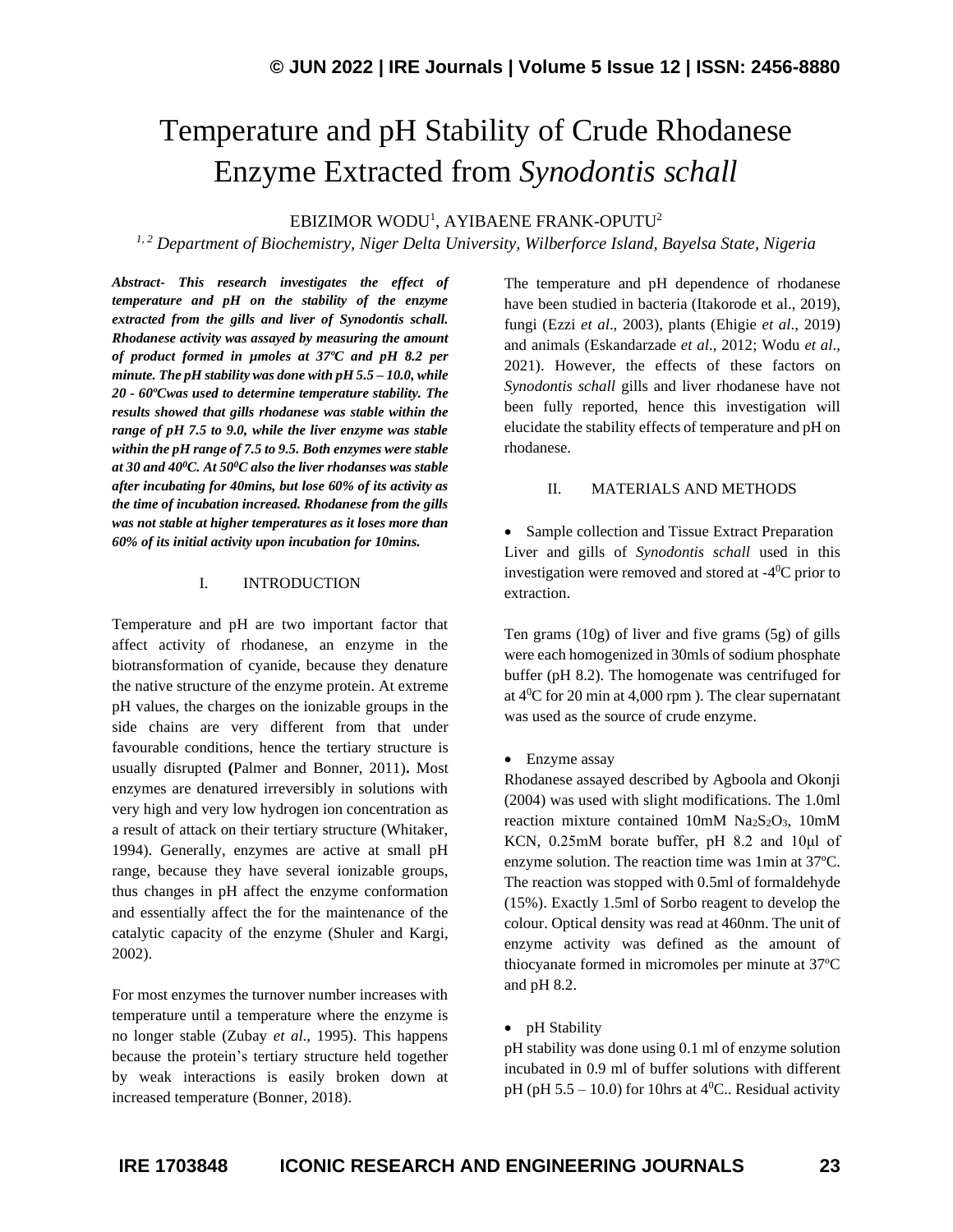of rhodanese was expressed a percentage of the pH optimum.

#### • Temperature Stability

The enzyme was assayed at temperatures range of 20 - 60ºC to determine the effect of temperature on stability. The assay mixture was pre incubated at test temperatures for 10 minutes then the reaction was started by adding the enzyme already equilibrated at that temperature. Rhodanese was assayed was done as described above.

#### • Statistical Analysis

Statistical analysis was done with SPSS software system.

## RESULTS AND DISCUSSION

Temperature and pH are two important factor that affect activity of enzymes because they denature the native structure of the enzyme protein. Figures 1 and 2 shows the plot of residual activity versus the pH after incubation at each pH studied for 10hrs. The results from the present work research showed that rhodanese extracted from the gills of *synodontis schall* is stable in the range of pH 7.5 to 9.0, while the liver enzyme was stable within the pH range of 7.5 to 9.5. The liver enzyme had a wider rang than the gills counterpart. Change in pH have a tremendous effect on rhodanese stability. The charges on the side chain of ionizable amino acids of rhodanese are critical to its structure and function (Westley, 1973). Ogata *et al*., (1989) suggested that the control of sulphur transfering property of rhodanese *in vivo* is exerted by R-group phosphorylation at serine 124, which causes a change in conformational which is as a result of changes in the ionic interactions within the protein structure.



The stability of gills and liver rhodanese of *Synodontis schall* are shown in the plots of the residual activity of the enzyme versus the incubation time (figures 3 and 4). Both enzymes were stable at 30 and  $40^{\circ}$ C. Both enzymes at these temperatures retained upwards of 70% of their initial activity. *Synodontis schall* gills rhodanese was most stable at  $30^{\circ}$ C retaining approximately 80% of its initial activity when incubated at that temperature for 60mins. The liver enzyme on the other hand, was most stable at  $40^{\circ}$ C and retained upwards of 80% of its activity after incubating for 60mins. At  $50^{\circ}$ C also the liver rhodanses was stable after incubating for 40mins, but lose 60% of its activity as the time incubation increased. Rhodanese from the gills was not stable at higher temperatures as it loses more than 60% of its activity when incubated for 10mins. The liver enzyme was not stable at 60 and  $70^0$ C as there was total loss of activity after some minutes of incubation. *Synodontis schall* gills rhodanese was more stable at low temperatures than the liver enzyme.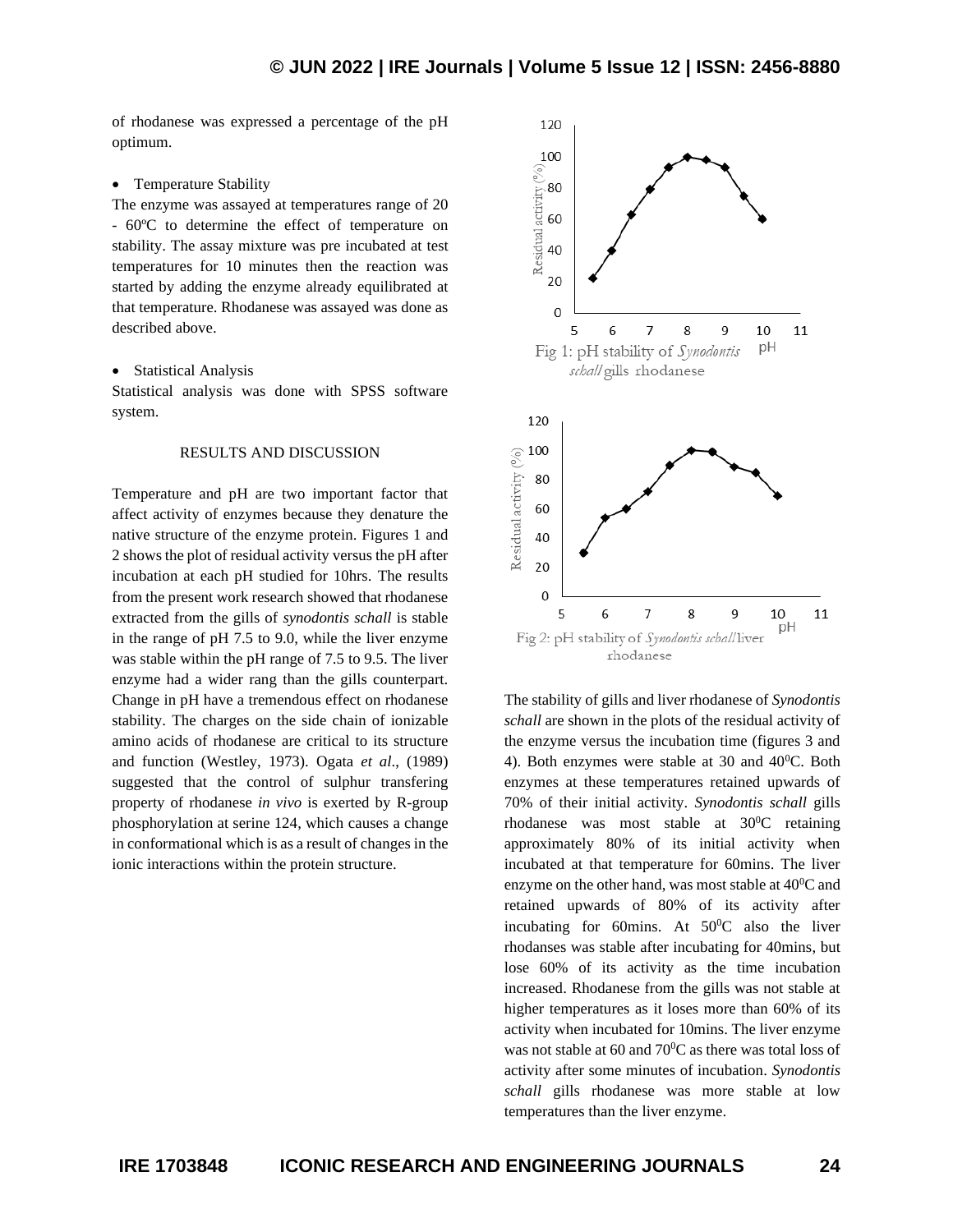The thermal stability study in this work revealed that the gills enzyme was more susceptible to thermal inactivation because it losses over 60% of its activity upon heating for 10mins at 50, 60 and  $70^{\circ}$ C. Tayefi-Nasrabadi and Rahmani, (2012) heat labile Rainbow Trout liver rhodanese that lost about 52% of relative activity when incubated for 5 min at 40<sup>0</sup>C. Gafar *et al*., (2014) on the other hand, reported that tilapia liver rhodanese was stable when heated up to 60°C for about 30 mins. Liver rhodanese of *Synodontis schall*  was stable at  $50^0$ C after 40mins of incubation.

Rhodanese has two domains of equal sizes with similar fold and are stabilized by hydrophobic interactions (Ploegman *et al*., 1978). The enzyme rhodanese is sensitive to inactivation by heat (Horowitz and Bowman, 1987).



Fig: 3: Residual activity versus Time (min) incubation time (min) for Synodontis schall gills



Fig: 4: Plot of residual activity versus incubation time (min) for Time (min) Synodontis schall liver

## III. CONCLUSION

In conclusion, the stability properties of *Synodontis schall* gills and liver rhodanese showed that the enzyme was stable in a range slightly alkaline. The temperature where the enzyme was stable were mainly near their respective optimum temperatures. The stability of *Synodontis schall* rhodanese is similar to rhodanese extracted from other sources.

## **REFERENCES**

- [1] Bonner, P.L.R. (2018) *Protein Purification*. 2nd ed. Taylor & Francis.
- [2] Ehigie, A. F., Abdulrasak, M. A., Adeleke, G. E., & Ehigie, O. L. (2019) Comparison of Rhodanese Activity and Distribution in Tomato (*Solanum lycopersicum* Mill.) Plant Parts and its Physicochemical Characterization. *J Plant Biochem Physiol,* 7, 240. doi: 10.35248/2329 9029.19.7.240.
- [3] Eskandarzade, N., Aminlari, M., Golami, S., & Tavana, M. (2012). Rhodanese activity in different tissues of the ostrich. *British Poultry Science*, 53(2), 270-273.
- [4] Ezzi, M.I., Pascual, J.A., Gould, B.J. and Lynch, J.M. (2003). Characterisation of the rhodanese enzyme in Trichoderma
- [5] Gafar, A. T., Nelson, A.A. and Kayode, A.F. (2014) Properties of rhodanese from the liver of tilapia, *Oreochromis niloticus,* in Asejire Lake, Nigeria. African Journal of Biochemistry Research. 8(3) 74-83. DOI: 10.5897/AJBR2014.0755
- [6] Horowitz, P. and Bowman, S. (1987) "Reversible thermal denaturation of immobilized rhodanese," *Journal of Biological Chemistry*. 262. (12) 5587– 5591.
- [7] Itakorode, B. O., Okonji, R. E., Adedeji, O., Torimiro, N., Onwudiegwu, C., & Oluwaseyi, A. (2019). Studies on some physicochemical properties of Rhodanese synthesized by *Bacillus cereus* isolated from the effluents of iron and steel smelting industry. *Afr J Biochem Res*, 13(1), 1-8.